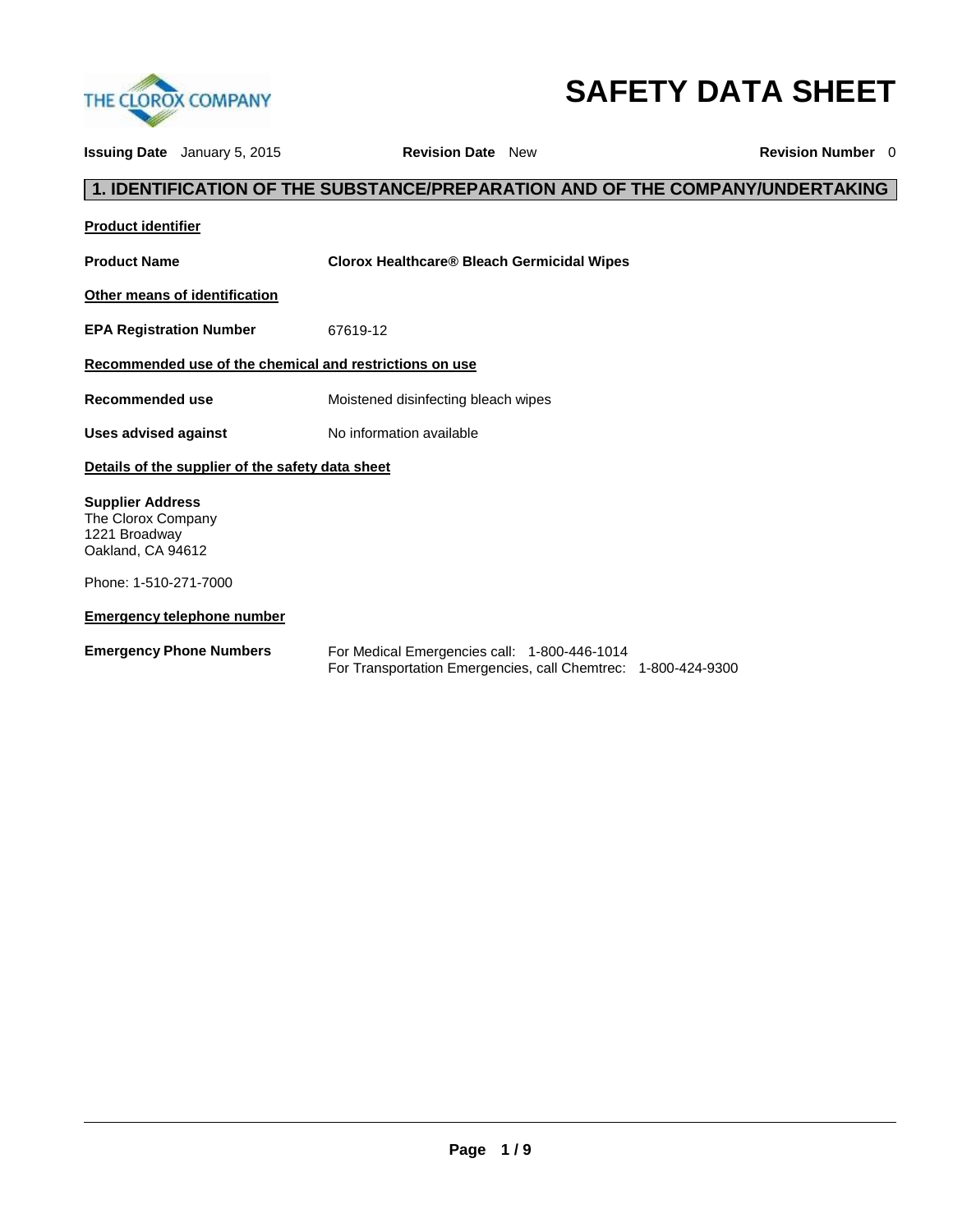#### **2. HAZARDS IDENTIFICATION**

#### **Classification**

This product is not considered hazardous by the 2012 OSHA Hazard Communication Standard (29 CFR 1910.1200).

#### **GHS Label elements, including precautionary statements**

#### **Emergency Overview**

This product is not considered hazardous by the 2012 OSHA Hazard Communication Standard (29 CFR 1910.1200).

**Appearance** Clear, colorless liquid absorbed into white, non-woven wipes

**Physical State** Thin liquid absorbed into non-woven wipes

**Odor** Fruity, floral, bleach

**Precautionary Statements - Prevention**

None

**Precautionary Statements - Response** None

**Precautionary Statements - Storage** None

**Precautionary Statements - Disposal** None

**Hazards not otherwise classified (HNOC)** Not applicable

**Unknown Toxicity** 21.8% of the mixture consists of ingredient(s) of unknown toxicity

**Other information** No information available

#### **Interactions with Other Chemicals**

Reacts with other chemicals such as ammonia, toilet bowl cleaners, rust removers or acids to produce hazardous gases, such as chlorine and other chlorinated compounds.

#### **3. COMPOSITION/INFORMATION ON INGREDIENTS**

This product contains no substances that at their given concentrations are considered to be hazardous to health.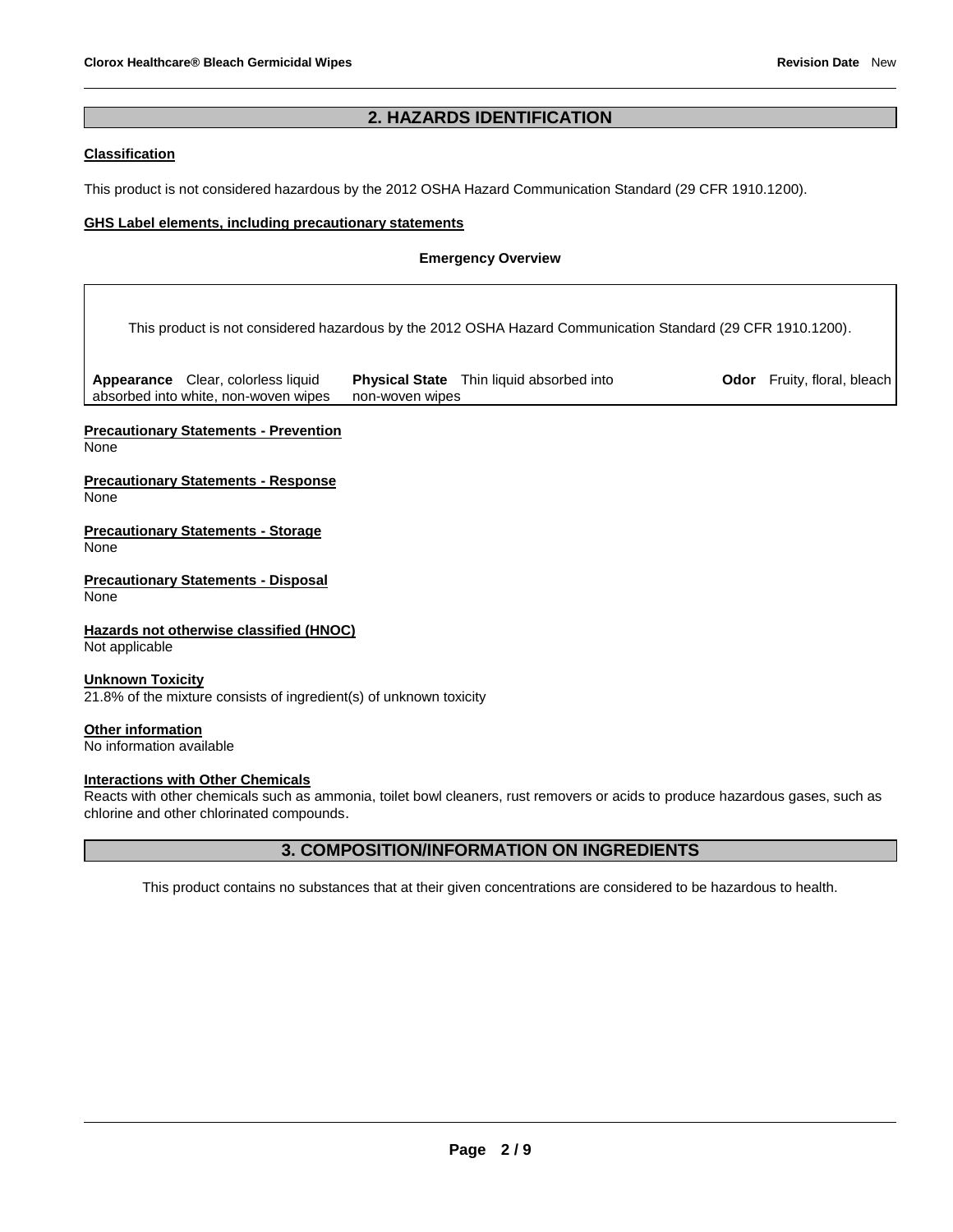#### **4. FIRST AID MEASURES**

#### **First aid measures**

| <b>General Advice</b>                                       | Show this safety data sheet to the doctor in attendance.                                                                                                                                                                                                |  |
|-------------------------------------------------------------|---------------------------------------------------------------------------------------------------------------------------------------------------------------------------------------------------------------------------------------------------------|--|
| <b>Eye Contact</b>                                          | Hold eye open and rinse slowly and gently with water for 15 - 20 minutes. If present,<br>remove contact lenses after the first 5 minutes of rinsing, then continue rinsing eye. Call a<br>poison control center or doctor for further treatment advice. |  |
| <b>Skin Contact</b>                                         | Rinse skin with plenty of water. If irritation persists, call a doctor.                                                                                                                                                                                 |  |
| <b>Inhalation</b>                                           | Move to fresh air. If breathing problems develop, call a doctor.                                                                                                                                                                                        |  |
| Ingestion                                                   | Drink a glassful of water. Call a doctor or poison control center.                                                                                                                                                                                      |  |
| Most important symptoms and effects, both acute and delayed |                                                                                                                                                                                                                                                         |  |
| <b>Most Important Symptoms and</b><br><b>Effects</b>        | Liquid may cause eye irritation.                                                                                                                                                                                                                        |  |
|                                                             | Indication of any immediate medical attention and special treatment needed                                                                                                                                                                              |  |
| <b>Notes to Physician</b>                                   | Treat symptomatically.                                                                                                                                                                                                                                  |  |

#### **5. FIRE-FIGHTING MEASURES**

#### **Suitable Extinguishing Media**

Use extinguishing measures that are appropriate to local circumstances and the surrounding environment.

#### **Unsuitable Extinguishing Media**

CAUTION: Use of water spray when fighting fire may be inefficient.

#### **Specific Hazards Arising from the Chemical**

#### **Hazardous Combustion Products** Oxides of carbon.

**Explosion Data**

**Sensitivity to Mechanical Impact No.** 

**Sensitivity to Static Discharge Mo.** 

#### **Protective equipment and precautions for firefighters**

As in any fire, wear self-contained breathing apparatus pressure-demand, MSHA/NIOSH (approved or equivalent) and full protective gear.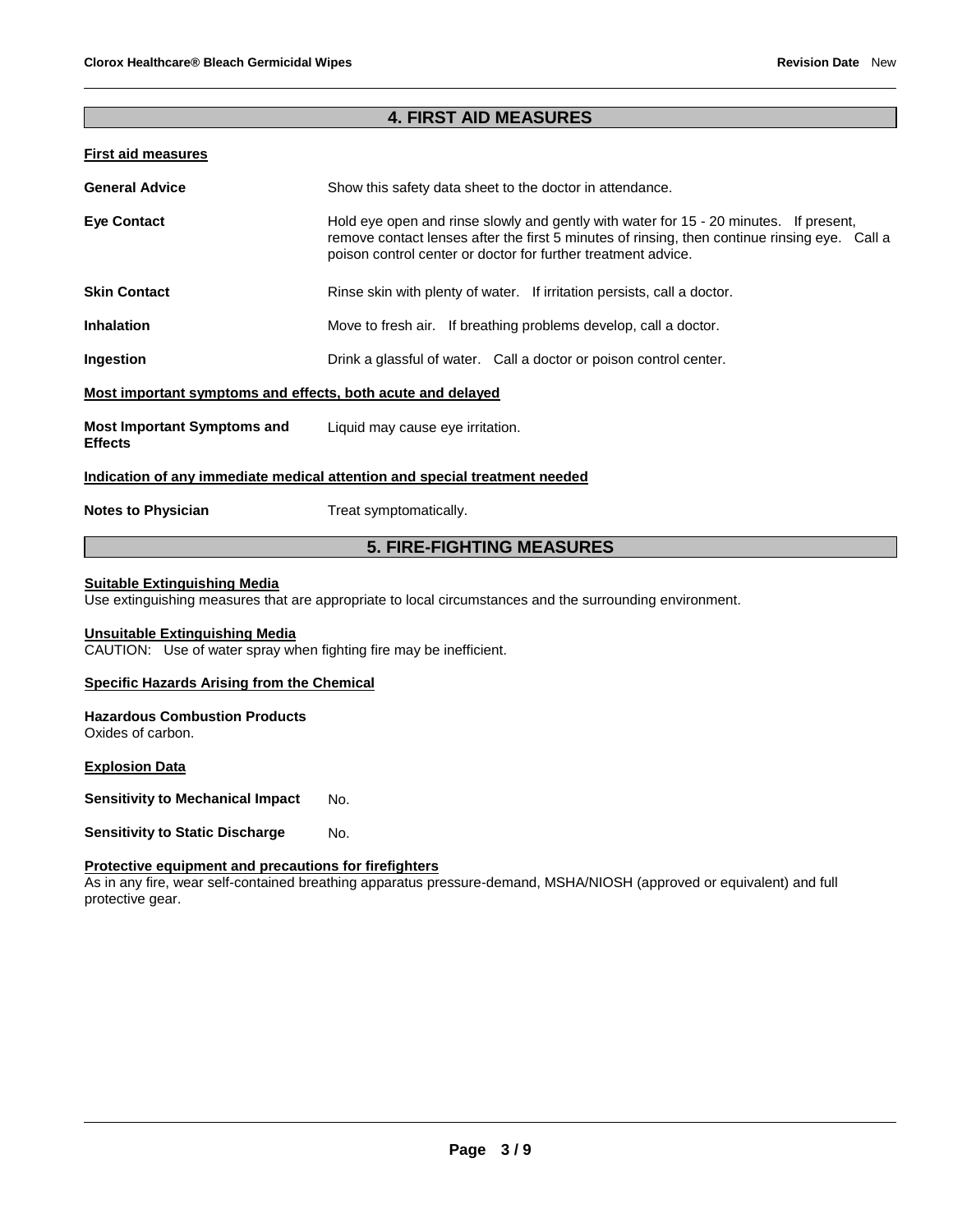### **6. ACCIDENTAL RELEASE MEASURES**

#### **Personal precautions, protective equipment and emergency procedures**

| <b>Personal Precautions</b>                          | Avoid contact with eyes.                                                                                                                                                    |  |  |
|------------------------------------------------------|-----------------------------------------------------------------------------------------------------------------------------------------------------------------------------|--|--|
| <b>Other Information</b>                             | Refer to protective measures listed in Sections 7 and 8.                                                                                                                    |  |  |
| <b>Environmental precautions</b>                     |                                                                                                                                                                             |  |  |
| <b>Environmental Precautions</b>                     | See Section 12 for additional ecological information.                                                                                                                       |  |  |
| Methods and material for containment and cleaning up |                                                                                                                                                                             |  |  |
| <b>Methods for Containment</b>                       | Prevent further leakage or spillage if safe to do so.                                                                                                                       |  |  |
| <b>Methods for Cleaning Up</b>                       | Absorb and containerize. Wash residual down to sanitary sewer. Contact the sanitary<br>treatment facility in advance to assure ability to process washed-down material.     |  |  |
|                                                      | 7. HANDLING AND STORAGE                                                                                                                                                     |  |  |
| <b>Precautions for safe handling</b>                 |                                                                                                                                                                             |  |  |
| <b>Handling</b>                                      | Handle in accordance with good industrial hygiene and safety practice. Avoid contact with<br>eyes, skin, and clothing. Do not eat, drink, or smoke when using this product. |  |  |

#### **Conditions for safe storage, including any incompatibilities**

| Storage | Keep containers tightly closed in a dry, cool, and well-ventilated place. |
|---------|---------------------------------------------------------------------------|
|         |                                                                           |

#### **Incompatible Products Ammonia, toilet bowl cleaners, rust removers, and acids.**

#### **8. EXPOSURE CONTROLS/PERSONAL PROTECTION**

| <b>Control parameters</b>               |                                                                                                                                                                                                                             |
|-----------------------------------------|-----------------------------------------------------------------------------------------------------------------------------------------------------------------------------------------------------------------------------|
| <b>Exposure Guidelines</b>              | This product does not contain any ingredients with occupational exposure limits that are at<br>concentrations below their cut-off values/concentrations and that contribute to the hazard<br>classification of the product. |
| <b>Appropriate engineering controls</b> |                                                                                                                                                                                                                             |
| <b>Engineering Measures</b>             | Showers<br>Eyewash stations<br><b>Ventilation systems</b>                                                                                                                                                                   |
|                                         | Individual protection measures, such as personal protective equipment                                                                                                                                                       |
| <b>Eye/Face Protection</b>              | No special protective equipment required.                                                                                                                                                                                   |
| <b>Skin and Body Protection</b>         | No special protective equipment required.                                                                                                                                                                                   |
| <b>Respiratory Protection</b>           | No protective equipment is needed under normal use conditions.<br>If irritation is<br>experienced, ventilation and evacuation may be required.                                                                              |
| <b>Hygiene Measures</b>                 | Handle in accordance with good industrial hygiene and safety practice.                                                                                                                                                      |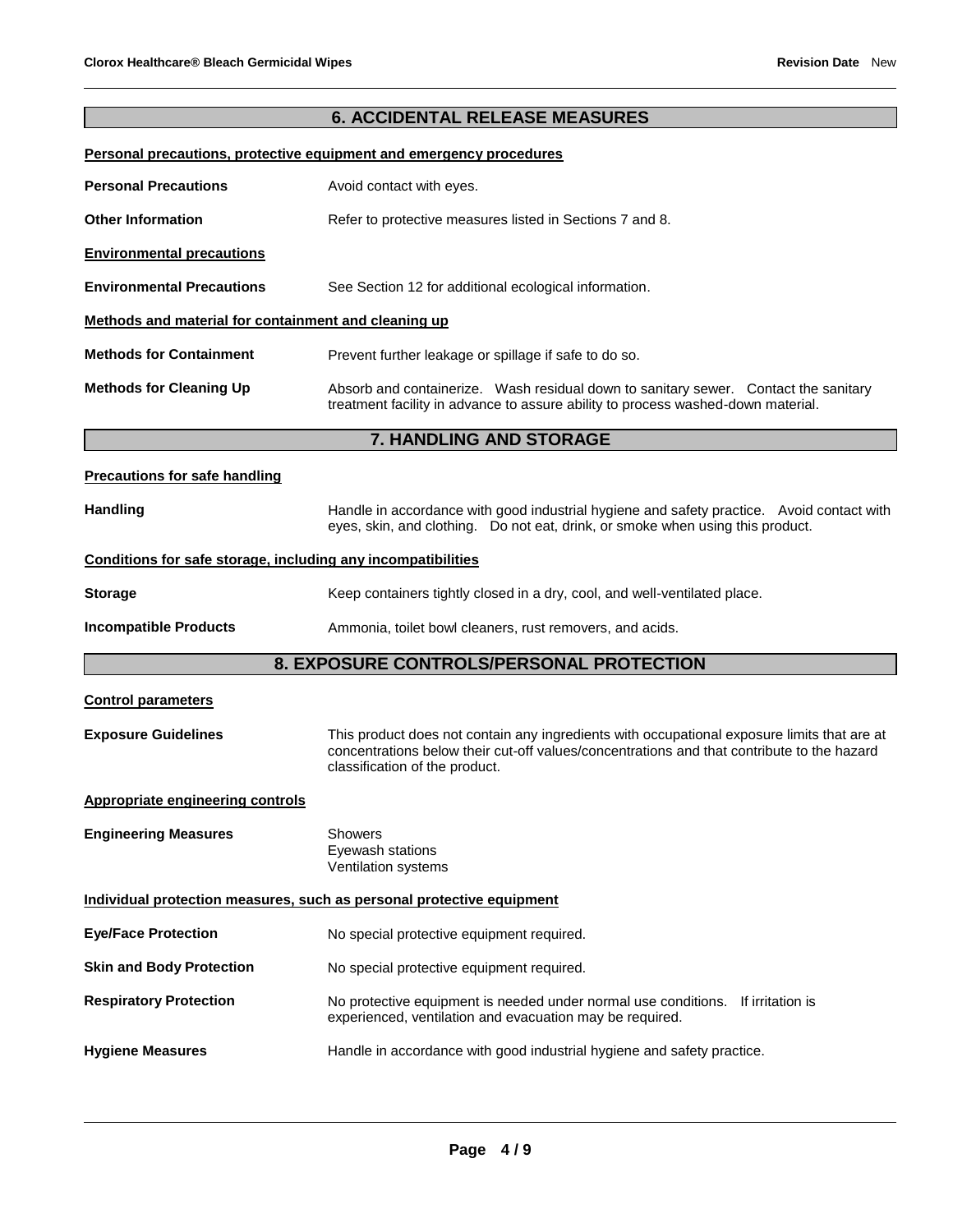## **9. PHYSICAL AND CHEMICAL PROPERTIES**

#### **Physical and Chemical Properties**

| <b>Physical State</b><br>Appearance                            | Liquid absorbed into non-woven wipes<br>Clear, thin liquid absorbed into<br>non-woven wipes | Odor                  | Fruity, floral, bleach   |
|----------------------------------------------------------------|---------------------------------------------------------------------------------------------|-----------------------|--------------------------|
| Color                                                          | Colorless liquid - white non-woven<br>wipes                                                 | <b>Odor Threshold</b> | No information available |
| <b>Property</b>                                                | <b>Values</b>                                                                               | <b>Remarks/Method</b> |                          |
| pН                                                             | 12 - 12.5 (liquid)                                                                          | None known            |                          |
| <b>Melting/freezing point</b>                                  | No data available                                                                           | None known            |                          |
| Boiling point / boiling range                                  | No data available                                                                           | None known            |                          |
| <b>Flash Point</b>                                             | No data available                                                                           | None known            |                          |
| <b>Evaporation rate</b>                                        | No data available                                                                           | None known            |                          |
| Flammability (solid, gas)<br><b>Flammability Limits in Air</b> | No data available                                                                           | None known            |                          |
| <b>Upper flammability limit</b>                                | No data available                                                                           | None known            |                          |
| Lower flammability limit                                       | No data available                                                                           | None known            |                          |
| Vapor pressure                                                 | No data available                                                                           | None known            |                          |
| Vapor density                                                  | No data available                                                                           | None known            |                          |
| <b>Specific Gravity</b>                                        | $~1.0$ (liquid)                                                                             | None known            |                          |
| <b>Water Solubility</b>                                        | Complete (liquid)                                                                           | None known            |                          |
| Solubility in other solvents                                   | No data available                                                                           | None known            |                          |
| Partition coefficient: n-octanol/waterNo data available        |                                                                                             | None known            |                          |
| <b>Autoignition temperature</b>                                | No data available                                                                           | None known            |                          |
| <b>Decomposition temperature</b>                               | No data available                                                                           | None known            |                          |
| <b>Kinematic viscosity</b>                                     | No data available                                                                           | None known            |                          |
| <b>Dynamic viscosity</b>                                       | No data available                                                                           | None known            |                          |
| <b>Explosive Properties</b>                                    | Not explosive                                                                               |                       |                          |
| <b>Oxidizing Properties</b>                                    | No data available                                                                           |                       |                          |
| <b>Other Information</b>                                       |                                                                                             |                       |                          |
| <b>Softening Point</b>                                         | No data available                                                                           |                       |                          |
| <b>VOC Content (%)</b>                                         | No data available                                                                           |                       |                          |
| <b>Particle Size</b>                                           | No data available                                                                           |                       |                          |
| <b>Particle Size Distribution</b>                              | No data available                                                                           |                       |                          |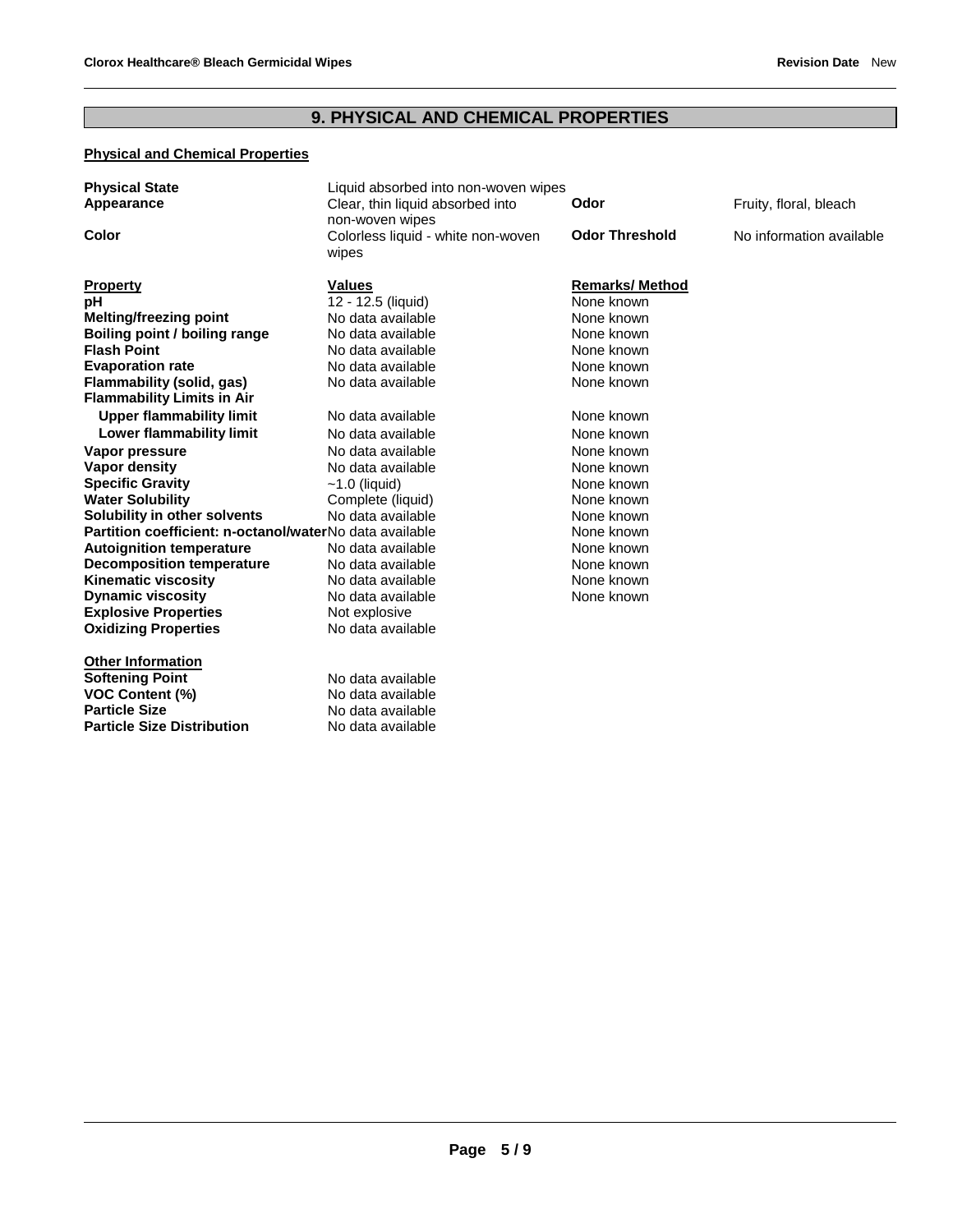#### **10. STABILITY AND REACTIVITY**

#### **Reactivity**

Reacts with other chemicals such as ammonia, toilet bowl cleaners, rust removers or acids to produce hazardous gases, such as chlorine and other chlorinated compounds.

#### **Chemical stability**

Stable under recommended storage conditions.

#### **Possibility of Hazardous Reactions**

None under normal processing.

#### **Conditions to avoid**

None known based on information supplied.

#### **Incompatible materials**

Ammonia, toilet bowl cleaners, rust removers, and acids.

#### **Hazardous Decomposition Products**

None known based on information supplied.

#### **11. TOXICOLOGICAL INFORMATION**

#### **Information on likely routes of exposure**

| <b>Product Information</b> |  |
|----------------------------|--|
|                            |  |

| <b>Inhalation</b>   | Exposure to vapor or mist may irritate respiratory tract.                                          |
|---------------------|----------------------------------------------------------------------------------------------------|
| <b>Eye Contact</b>  | Liquid may cause irritation.                                                                       |
| <b>Skin Contact</b> | Liquid may cause slight irritation.                                                                |
| Ingestion           | Ingestion of liquid may cause slight irritation to mucous membranes and gastrointestinal<br>tract. |

#### **Component Information**

| <b>Chemical Name</b>             | ∟D50 Oral        | ∟D50 Dermal           | ∟C50 Inhalation |
|----------------------------------|------------------|-----------------------|-----------------|
| Sodium hypochlorite<br>7681-52-9 | 8200 mg/kg (Rat) | >10000 mg/kg (Rabbit) |                 |

#### **Information on toxicological effects**

| Symptoms      | Liquid may cause redness and tearing of eyes.                                              |
|---------------|--------------------------------------------------------------------------------------------|
|               | Delayed and immediate effects as well as chronic effects from short and long-term exposure |
| Sensitization | No information available.                                                                  |

**Mutagenic Effects** No information available.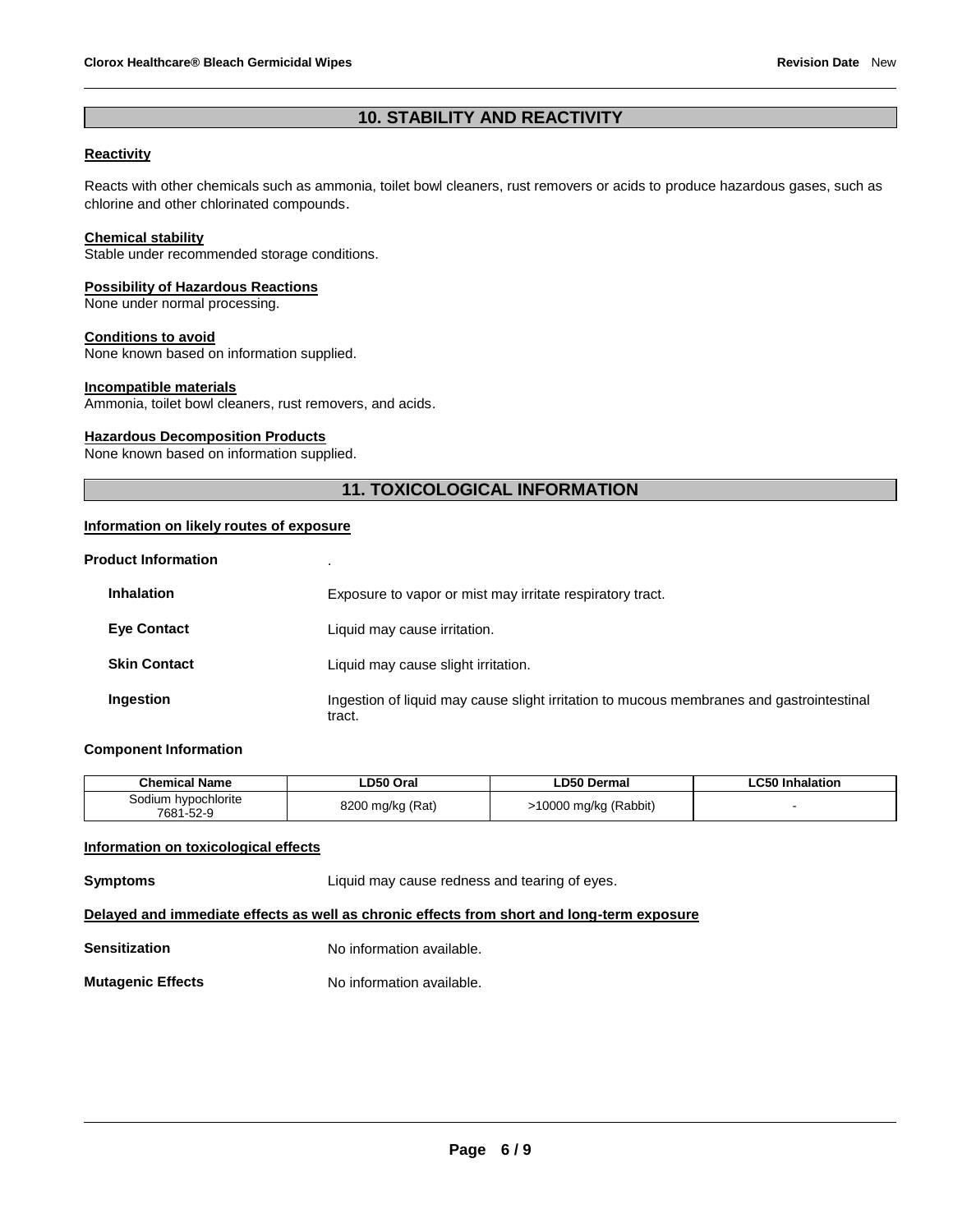**Carcinogenicity** The table below indicates whether each agency has listed any ingredient as a carcinogen.

| <b>Chemical Name</b>                | <b>ACGIH</b> | <b>IARC</b> | NTP | DSHA |
|-------------------------------------|--------------|-------------|-----|------|
| hypochlorite<br>sodium<br>7681-52-9 |              | Group 3     |     |      |

*IARC (International Agency for Research on Cancer) Group 3 - Not Classifiable as to Carcinogenicity in Humans* 

| <b>Reproductive Toxicity</b>                                                              | No information available.                                                                                                                   |
|-------------------------------------------------------------------------------------------|---------------------------------------------------------------------------------------------------------------------------------------------|
| <b>STOT - single exposure</b>                                                             | No information available.                                                                                                                   |
| <b>STOT - repeated exposure</b><br><b>Chronic Toxicity</b><br><b>Target Organ Effects</b> | No information available.<br>No known effect based on information supplied.<br>Respiratory system, eyes, skin, gastrointestinal tract (GI). |
| <b>Aspiration Hazard</b>                                                                  | No information available.                                                                                                                   |

#### **Numerical measures of toxicity - Product Information**

**The following values are calculated based on chapter 3.1 of the GHS document** No information available.

#### **12. ECOLOGICAL INFORMATION**

#### **Ecotoxicity**

No information available.

#### **Persistence and Degradability**

No information available.

#### **Bioaccumulation**

No information available.

#### **Other adverse effects**

No information available.

#### **13. DISPOSAL CONSIDERATIONS**

#### **Disposal methods**

Dispose of in accordance with all applicable federal, state, and local regulations.

#### **Contaminated Packaging**

Do not reuse empty containers. Dispose of in accordance with all applicable federal, state, and local regulations.

#### **14. TRANSPORT INFORMATION**

| <u>DOT</u>      | Not regulated. |
|-----------------|----------------|
| <u>TDG</u>      | Not regulated. |
| ICAO            | Not regulated. |
| IATA            | Not regulated  |
| <b>IMDG/IMO</b> | Not regulated  |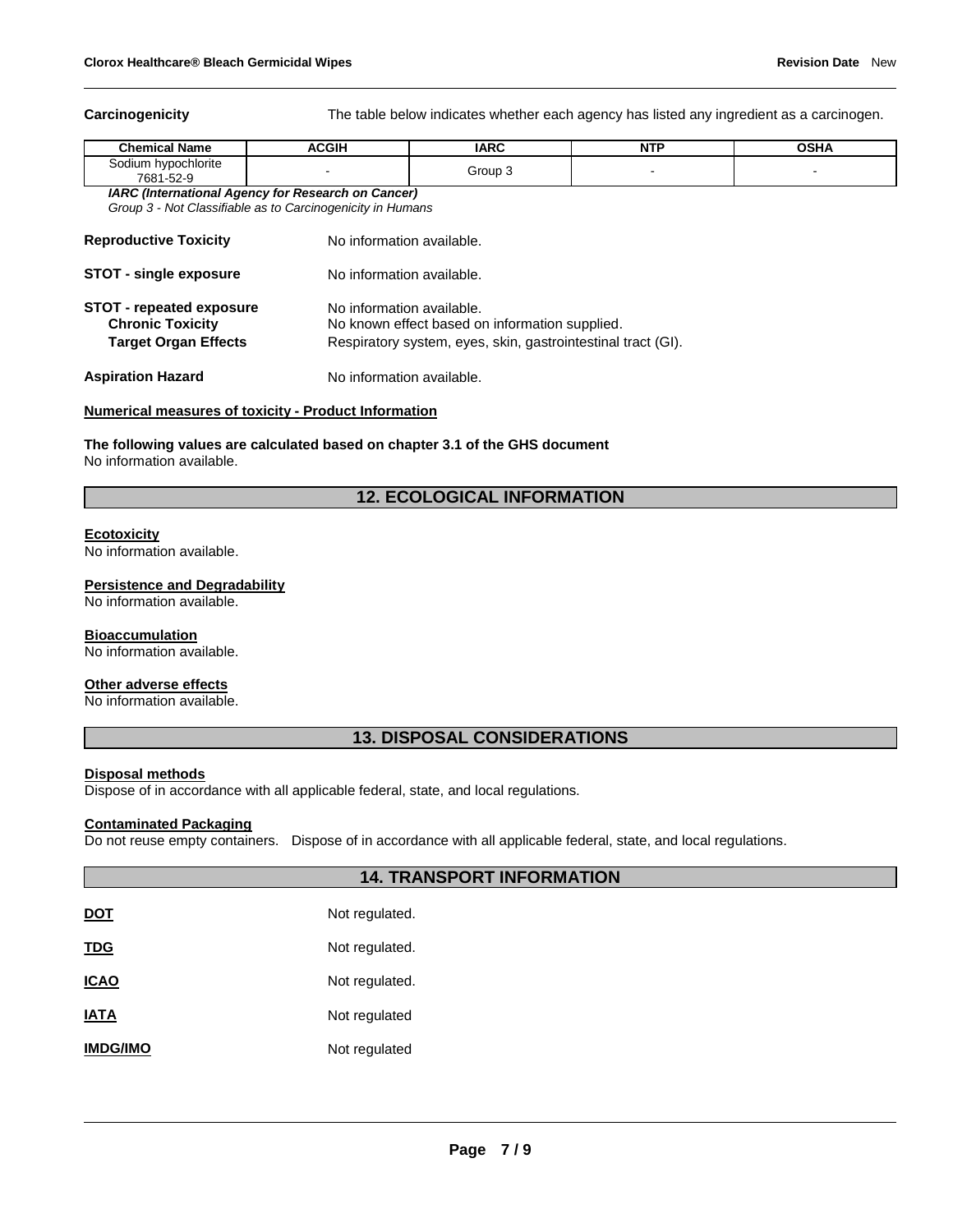#### **15. REGULATORY INFORMATION**

#### **Chemical Inventories**

| <b>TSCA</b>     | All components of this product are either on the TSCA 8(b) Inventory or otherwise exempt |
|-----------------|------------------------------------------------------------------------------------------|
| <b>DSL/NDSL</b> | from listing.<br>All components are on the DSL or NDSL.                                  |

**TSCA** - United States Toxic Substances Control Act Section 8(b) Inventory **DSL/NDSL** - Canadian Domestic Substances List/Non-Domestic Substances List

#### **U.S. Federal Regulations**

#### **SARA 313**

Section 313 of Title III of the Superfund Amendments and Reauthorization Act of 1986 (SARA). This product does not contain any chemicals which are subject to the reporting requirements of the Act and Title 40 of the Code of Federal Regulations, Part 372

| <b>SARA 311/312 Hazard Categories</b> |    |
|---------------------------------------|----|
| <b>Acute Health Hazard</b>            | N٥ |
| <b>Chronic Health Hazard</b>          | N٥ |
| <b>Fire Hazard</b>                    | N٥ |
| Sudden Release of Pressure Hazard     | N٥ |
| <b>Reactive Hazard</b>                | N٥ |

#### **CWA (Clean Water Act)**

This product contains the following substances which are regulated pollutants pursuant to the Clean Water Act (40 CFR 122.21 and 40 CFR 122.42)

| <b>Chemical Name</b>             | <b>CWA - Reportable</b><br>Quantities | <b>CWA - Toxic Pollutants</b> | <b>CWA - Priority Pollutants</b> | <b>CWA - Hazardous</b><br><b>Substances</b> |
|----------------------------------|---------------------------------------|-------------------------------|----------------------------------|---------------------------------------------|
| Sodium hypochlorite<br>7681-52-9 | 100 <sub>lb</sub>                     |                               |                                  |                                             |
| Sodium hydroxide<br>1310-73-2    | 1000 lb                               |                               |                                  |                                             |

#### **CERCLA**

This material, as supplied, contains one or more substances regulated as a hazardous substance under the Comprehensive Environmental Response Compensation and Liability Act (CERCLA) (40 CFR 302)

| <b>Chemical Name</b>             | <b>Hazardous Substances RQs</b> | <b>Extremely Hazardous Substances</b><br><b>RQs</b> | <b>RQ</b>                                 |
|----------------------------------|---------------------------------|-----------------------------------------------------|-------------------------------------------|
| Sodium hypochlorite<br>7681-52-9 | 100 lb                          |                                                     | RQ 100 lb final RQ<br>RQ 45.4 kg final RQ |
| Sodium hydroxide<br>1310-73-2    | 1000 lb                         | -                                                   | RQ 1000 lb final RQ<br>RQ 454 kg final RQ |

#### **EPA Statement**

This chemical is a pesticide product registered by the Environmental Protection Agency and is subject to certain labeling requirements under federal pesticide law. These requirements differ from the classification criteria and hazard information required for safety data sheets and for workplace labels of non-pesticide chemicals. Following is the hazard information as required on the pesticide label:

**CAUTION:** Liquid causes moderate eye irritation. Do not get in eyes or on clothing. Avoid contact with clothing. Wear protective eyewear. Wash thoroughly with soap and water after handling and before eating, drinking, chewing gum, using tobacco or using the toilet. For sensitive skin or prolonged use, wear gloves.